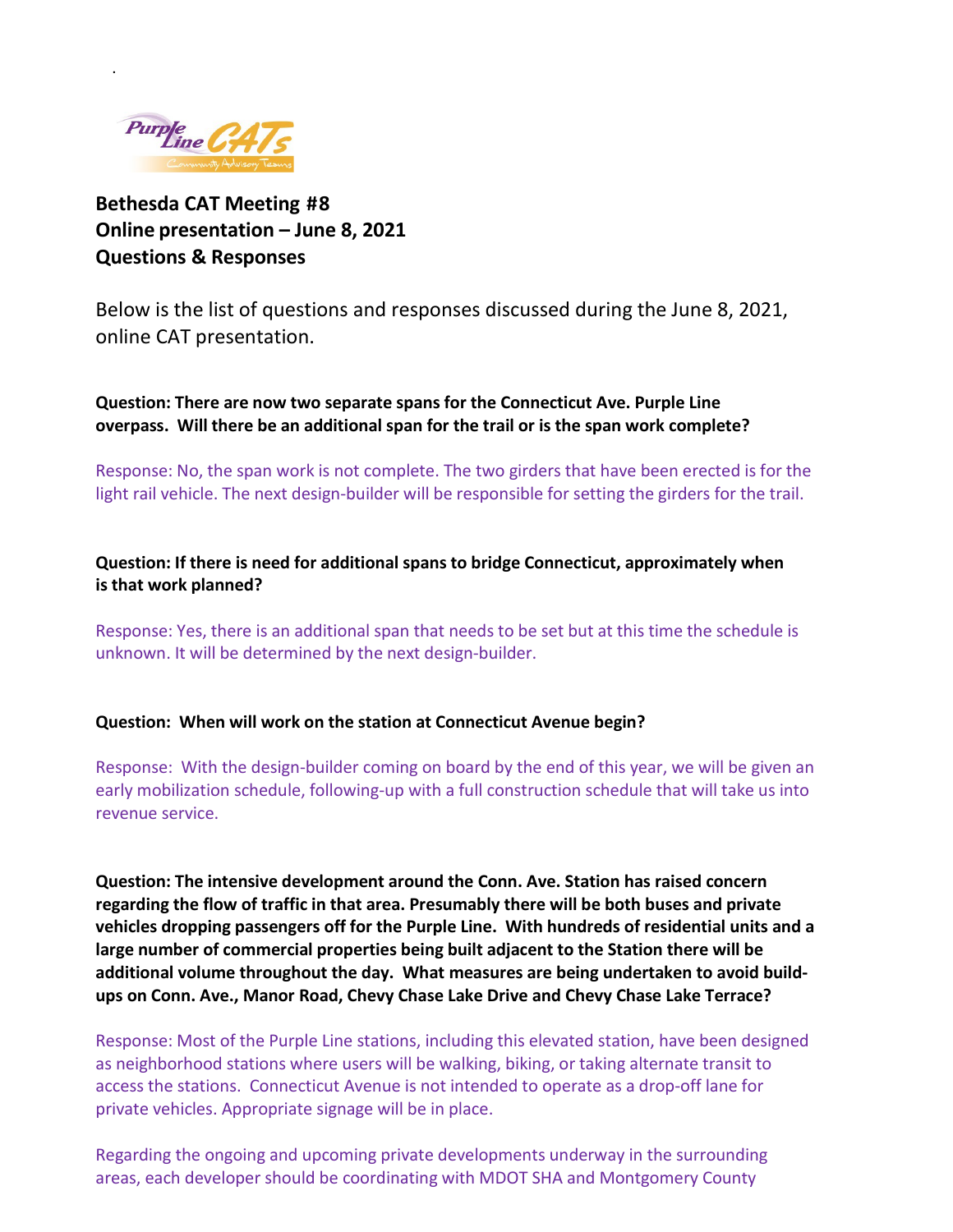regarding traffic studies and any accommodations necessary due to traffic volume increases.

.

We will work closely with partners at MDOT SHA and Montgomery County to mitigate any future problems that may arise.

#### **Question: What utility work still needs to be completed between the Bethesda and Chevy Chase Lake?**

Response: Between the Bethesda and Connecticut Avenue stations, there are not many utilities left that need relocating and none beneath the interim Georgetown Branch Trail rightof-way. Work in this area has concentrated on completing structures left exposed to the weather by the previous builder.

## **Question: D18 Delegation sent a request about trying to open the Sleaford Road pathway. The tunnel has been put in. We recognize additional work will have to be done. Have you been able to look at granting temporary access there?**

Response: We received the letter requesting to expedite this underpass. We are evaluating our available construction funds and taking a look at the existing conditions and already in discussions with potential contractors to see what it would look like to bring them back in and start the work. We hope to have an answer shortly.

**Question: The Bethesda portal entrance and the use of the noise horn and with previous discussions that the use of the noise horn would not go off every time the train passes through, but only when workers are on the tracks.**

Response: The system will be tested as planned. Any requests to modify the functionality may considered during the testing phase.

## **Question: Is it true that the New Carrollton – College Park segment is on track to be completed before the Montgomery County section? Will there be phased openings?**

Response: At this time, we are not planning to do an initial operating segment and would like to open up the entire alignment at one time. The construction sequence will begin on the far eastern side because of the Operation and Maintenance Facility (OMF) location. When our vehicles come in, we'll be testing out from the OMF as tracks are laid there first.

#### **Question: How heavily is this project relying on Chinese-bought products such as steel?**

Response: Because this project receives federal funding, we must adhere to the Buy America clause for the vehicles and trackwork and infrastructure. All steel products are made in America. FTA's requirements are very strict for American made products. Both the suppliers are the contractors have to certify that all work and materials installed have been incompliance with Buy America.